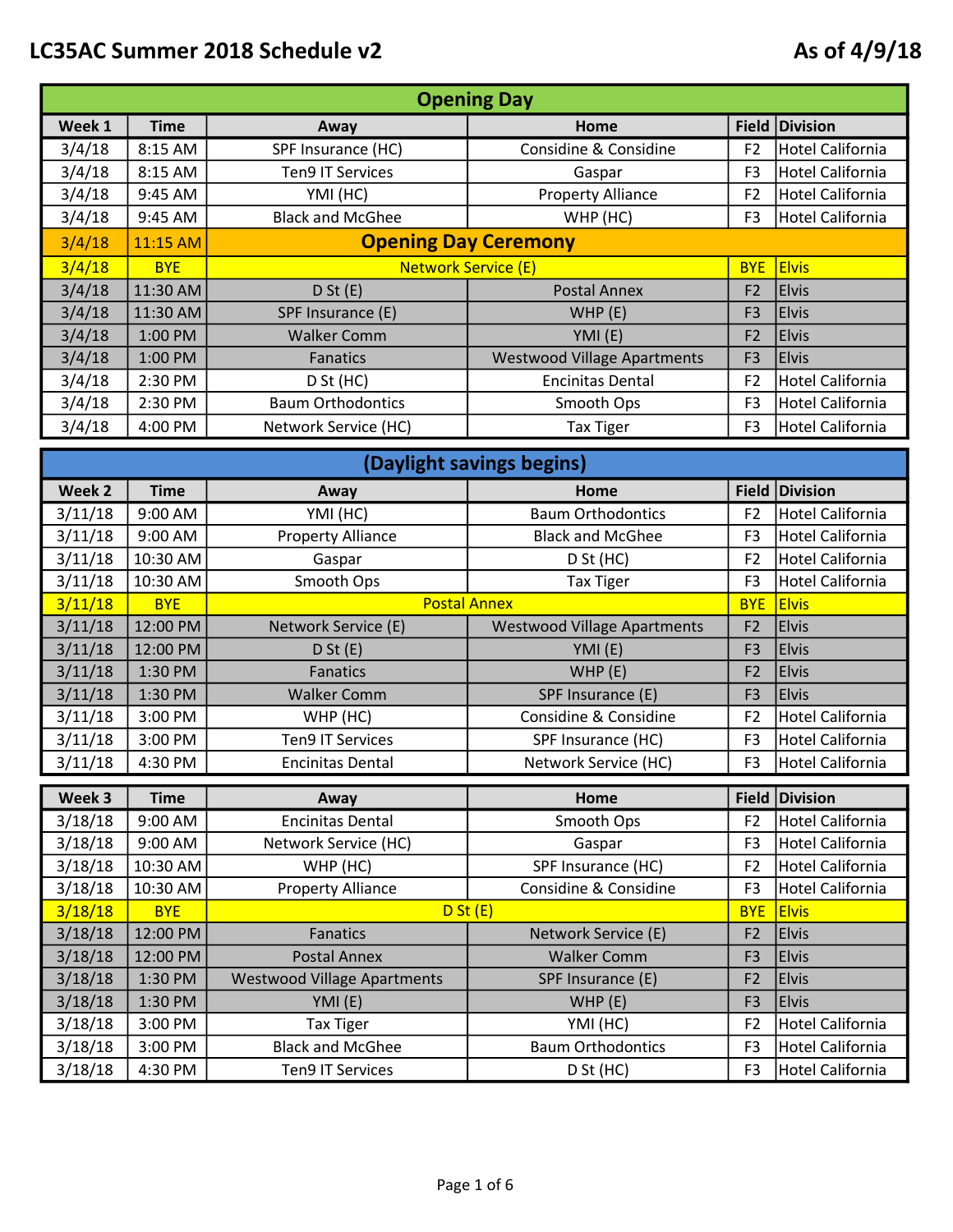| Week 4  | <b>Time</b> | Away                               | Home                     |                | Field Division          |
|---------|-------------|------------------------------------|--------------------------|----------------|-------------------------|
| 3/25/18 | 9:00 AM     | Gaspar                             | YMI (HC)                 | F <sub>2</sub> | <b>Hotel California</b> |
| 3/25/18 | 9:00 AM     | Smooth Ops                         | <b>Ten9 IT Services</b>  | F3             | Hotel California        |
| 3/25/18 | 10:30 AM    | WHP (HC)                           | <b>Baum Orthodontics</b> | F <sub>2</sub> | <b>Hotel California</b> |
| 3/25/18 | $10:30$ AM  | <b>Encinitas Dental</b>            | <b>Black and McGhee</b>  | F3             | Hotel California        |
| 3/25/18 | <b>BYE</b>  | WHP(E)                             |                          | <b>BYE</b>     | <b>Elvis</b>            |
| 3/25/18 | 12:00 PM    | YMI(E)                             | SPF Insurance (E)        | F <sub>2</sub> | <b>Elvis</b>            |
| 3/25/18 | 12:00 PM    | <b>Westwood Village Apartments</b> | <b>Walker Comm</b>       | F <sub>3</sub> | <b>Elvis</b>            |
| 3/25/18 | $1:30$ PM   | Fanatics                           | <b>Postal Annex</b>      | F <sub>2</sub> | <b>Elvis</b>            |
| 3/25/18 | 1:30 PM     | Network Service (E)                | D St(E)                  | F <sub>3</sub> | <b>Elvis</b>            |
| 3/25/18 | 3:00 PM     | Network Service (HC)               | D St (HC)                | F <sub>2</sub> | <b>Hotel California</b> |
| 3/25/18 | 3:00 PM     | <b>Property Alliance</b>           | SPF Insurance (HC)       | F <sub>3</sub> | <b>Hotel California</b> |
| 3/25/18 | 4:30 PM     | Tax Tiger                          | Considine & Considine    | F <sub>3</sub> | Hotel California        |

## 4/1/18 Easter - No Games

| Week 5             | <b>Time</b>        | Away                                             | Home                                       | Field                            | <b>Division</b>              |
|--------------------|--------------------|--------------------------------------------------|--------------------------------------------|----------------------------------|------------------------------|
| 4/8/18             | 9:00 AM            | SPF Insurance (HC)                               | Smooth Ops                                 | F <sub>2</sub>                   | <b>Hotel California</b>      |
| 4/8/18             | 9:00 AM            | <b>Property Alliance</b>                         | <b>Encinitas Dental</b>                    | F <sub>3</sub>                   | <b>Hotel California</b>      |
| 4/8/18             | 10:30 AM           | Considine & Considine                            | <b>Ten9 IT Services</b>                    | F <sub>2</sub>                   | <b>Hotel California</b>      |
| 4/8/18             | 10:30 AM           | Gaspar                                           | WHP (HC)                                   | F <sub>3</sub>                   | <b>Hotel California</b>      |
| 4/8/18             | <b>BYE</b>         | <b>SPF Insurance (E)</b>                         |                                            | <b>BYE</b>                       | <b>Elvis</b>                 |
| 4/8/18             | 12:00 PM           | WHP(E)                                           | <b>Walker Comm</b>                         | F <sub>2</sub>                   | <b>Elvis</b>                 |
| 4/8/18             | 12:00 PM           | YMI (E)                                          | Fanatics                                   | F <sub>3</sub>                   | <b>Elvis</b>                 |
| 4/8/18             | 1:30 PM            | <b>Westwood Village Apartments</b>               | D St(E)                                    | F <sub>2</sub>                   | <b>Elvis</b>                 |
| 4/8/18             | 1:30 PM            | <b>Postal Annex</b>                              | Network Service (E)                        | F <sub>3</sub>                   | <b>Elvis</b>                 |
| 4/8/18             | 3:00 PM            | <b>Baum Orthodontics</b>                         | <b>Tax Tiger</b>                           | F <sub>2</sub>                   | <b>Hotel California</b>      |
| 4/8/18             | 3:00 PM            | YMI (HC)                                         | Network Service (HC)                       | F <sub>3</sub>                   | <b>Hotel California</b>      |
| 4/8/18             | 4:30 PM            | D St (HC)                                        | <b>Black and McGhee</b>                    | F <sub>3</sub>                   | <b>Hotel California</b>      |
|                    |                    |                                                  |                                            |                                  |                              |
|                    |                    |                                                  |                                            |                                  |                              |
| Week 6             | <b>Time</b>        | Away                                             | Home                                       | Field                            | <b>Division</b>              |
| 4/15/18            | 9:00 AM            | Gaspar                                           | <b>Baum Orthodontics</b>                   | F <sub>2</sub>                   | <b>Hotel California</b>      |
| 4/15/18            | 9:00 AM            | <b>Encinitas Dental</b>                          | <b>Tax Tiger</b>                           | F <sub>3</sub>                   | <b>Hotel California</b>      |
| 4/15/18            | 10:30 AM           | Smooth Ops                                       | <b>Black and McGhee</b>                    | F <sub>2</sub>                   | <b>Hotel California</b>      |
| 4/15/18            | 10:30 AM           | D St (HC)                                        | WHP (HC)                                   | F <sub>3</sub>                   | <b>Hotel California</b>      |
| 4/15/18            | <b>BYE</b>         | <b>Fanatics</b>                                  |                                            | <b>BYE</b>                       | <b>Elvis</b>                 |
| 4/15/18            | 12:00 PM           | <b>Walker Comm</b>                               | D St(E)                                    | F <sub>2</sub>                   | <b>Elvis</b>                 |
| 4/15/18            | 12:00 PM           | SPF Insurance (E)                                | Network Service (E)<br><b>Postal Annex</b> | F <sub>3</sub><br>F <sub>2</sub> | <b>Elvis</b><br><b>Elvis</b> |
| 4/15/18            | 1:30 PM<br>1:30 PM | WHP (E)                                          |                                            | F <sub>3</sub>                   | <b>Elvis</b>                 |
| 4/15/18            | 3:00 PM            | <b>Westwood Village Apartments</b>               | YMI (E)<br><b>Ten9 IT Services</b>         | F <sub>2</sub>                   | <b>Hotel California</b>      |
| 4/15/18<br>4/15/18 | 3:00 PM            | <b>Property Alliance</b><br>Network Service (HC) | Considine & Considine                      | F <sub>3</sub>                   | <b>Hotel California</b>      |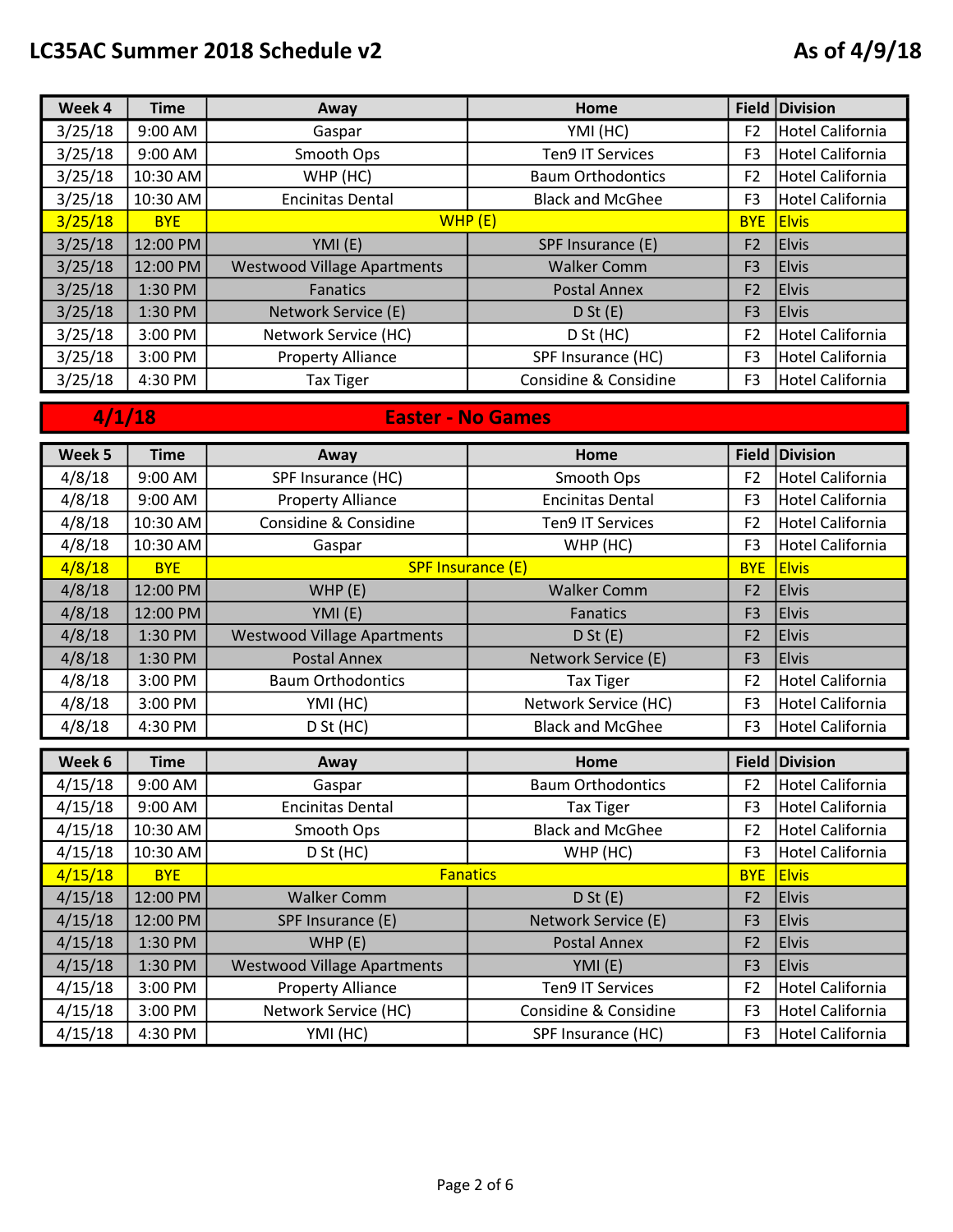| Week 7  | <b>Time</b> | Away                               | Home                               |                | Field Division          |
|---------|-------------|------------------------------------|------------------------------------|----------------|-------------------------|
| 4/22/18 | 9:00 AM     | <b>Tax Tiger</b>                   | <b>Black and McGhee</b>            | F <sub>2</sub> | <b>Hotel California</b> |
| 4/22/18 | 9:00 AM     | Considine & Considine              | <b>Baum Orthodontics</b>           | F <sub>3</sub> | Hotel California        |
| 4/22/18 | 10:30 AM    | Network Service (HC)               | <b>Ten9 IT Services</b>            | F <sub>2</sub> | <b>Hotel California</b> |
| 4/22/18 | 10:30 AM    | SPF Insurance (HC)                 | D St (HC)                          | F <sub>3</sub> | Hotel California        |
| 4/22/18 | <b>BYE</b>  | YMI (E)                            |                                    | <b>BYE</b>     | <b>Elvis</b>            |
| 4/22/18 | 12:00 PM    | WHP(E)                             | <b>Westwood Village Apartments</b> | F <sub>2</sub> | <b>Elvis</b>            |
| 4/22/18 | 12:00 PM    | SPF Insurance (E)                  | <b>Postal Annex</b>                | F <sub>3</sub> | <b>Elvis</b>            |
| 4/22/18 | 1:30 PM     | Network Service (E)                | <b>Walker Comm</b>                 | F <sub>2</sub> | <b>Elvis</b>            |
| 4/22/18 | 1:30 PM     | D St(E)                            | <b>Fanatics</b>                    | F <sub>3</sub> | <b>Elvis</b>            |
| 4/22/18 | 3:00 PM     | WHP (HC)                           | <b>Property Alliance</b>           | F <sub>2</sub> | Hotel California        |
| 4/22/18 | 3:00 PM     | YMI (HC)                           | <b>Encinitas Dental</b>            | F <sub>3</sub> | Hotel California        |
| 4/22/18 | 4:30 PM     | Gaspar                             | Smooth Ops                         | F <sub>3</sub> | Hotel California        |
| Week 8  | <b>Time</b> | Away                               | Home                               | <b>Field</b>   | Division                |
| 4/29/18 | 9:00 AM     | <b>Ten9 IT Services</b>            | <b>Black and McGhee</b>            | F <sub>2</sub> | <b>Hotel California</b> |
| 4/29/18 | 9:00 AM     | YMI (HC)                           | D St (HC)                          | F <sub>3</sub> | Hotel California        |
| 4/29/18 | 10:30 AM    | <b>Property Alliance</b>           | <b>Tax Tiger</b>                   | F <sub>2</sub> | Hotel California        |
| 4/29/18 | 10:30 AM    | Gaspar                             | Considine & Considine              | F <sub>3</sub> | <b>Hotel California</b> |
| 4/29/18 | <b>BYE</b>  | <b>Walker Comm</b>                 |                                    | <b>BYE</b>     | <b>Elvis</b>            |
| 4/29/18 | 12:00 PM    | Fanatics                           | SPF Insurance (E)                  | F <sub>2</sub> | <b>Elvis</b>            |
| 4/29/18 | 12:00 PM    | D St(E)                            | WHP (E)                            | F <sub>3</sub> | <b>Elvis</b>            |
| 4/29/18 | 1:30 PM     | Network Service (E)                | YMI(E)                             | F <sub>2</sub> | <b>Elvis</b>            |
| 4/29/18 | 1:30 PM     | <b>Postal Annex</b>                | <b>Westwood Village Apartments</b> | F <sub>3</sub> | <b>Elvis</b>            |
| 4/29/18 | 3:00 PM     | Smooth Ops                         | Network Service (HC)               | F <sub>2</sub> | Hotel California        |
| 4/29/18 | 3:00 PM     | <b>Baum Orthodontics</b>           | SPF Insurance (HC)                 | F <sub>3</sub> | <b>Hotel California</b> |
| 4/29/18 | 4:30 PM     | <b>Encinitas Dental</b>            | WHP (HC)                           | F <sub>3</sub> | <b>Hotel California</b> |
| Week 9  | <b>Time</b> | Away                               | Home                               |                | Field Division          |
| 5/6/18  | 9:00 AM     | Considine & Considine              | D St (HC)                          | F <sub>2</sub> | Hotel California        |
| 5/6/18  | 9:00 AM     | <b>Black and McGhee</b>            | Network Service (HC)               | F <sub>3</sub> | Hotel California        |
| 5/6/18  | 10:30 AM    | SPF Insurance (HC)                 | <b>Tax Tiger</b>                   | F <sub>2</sub> | Hotel California        |
| 5/6/18  | 10:30 AM    | <b>Ten9 IT Services</b>            | WHP (HC)                           | F <sub>3</sub> | <b>Hotel California</b> |
| 5/6/18  | <b>BYE</b>  | <b>Network Service (E)</b>         |                                    | <b>BYE</b>     | <b>Elvis</b>            |
| 5/6/18  | 12:00 PM    | <b>Postal Annex</b>                | D St(E)                            | F <sub>2</sub> | <b>Elvis</b>            |
| 5/6/18  | 12:00 PM    | YMI (E)                            | <b>Walker Comm</b>                 | F <sub>3</sub> | <b>Elvis</b>            |
| 5/6/18  | 1:30 PM     | <b>Westwood Village Apartments</b> | Fanatics                           | F <sub>2</sub> | <b>Elvis</b>            |
| 5/6/18  | 1:30 PM     | WHP(E)                             | SPF Insurance (E)                  | F <sub>3</sub> | <b>Elvis</b>            |
| 5/6/18  | 3:00 PM     | <b>Baum Orthodontics</b>           | <b>Encinitas Dental</b>            | F <sub>2</sub> | <b>Hotel California</b> |
| 5/6/18  | 3:00 PM     | <b>Property Alliance</b>           | Gaspar                             | F <sub>3</sub> | <b>Hotel California</b> |
| 5/6/18  | 4:30 PM     | YMI (HC)                           | Smooth Ops                         | F <sub>3</sub> | <b>Hotel California</b> |
| 5/13/18 |             | <b>Mother's Day - No Games</b>     |                                    |                |                         |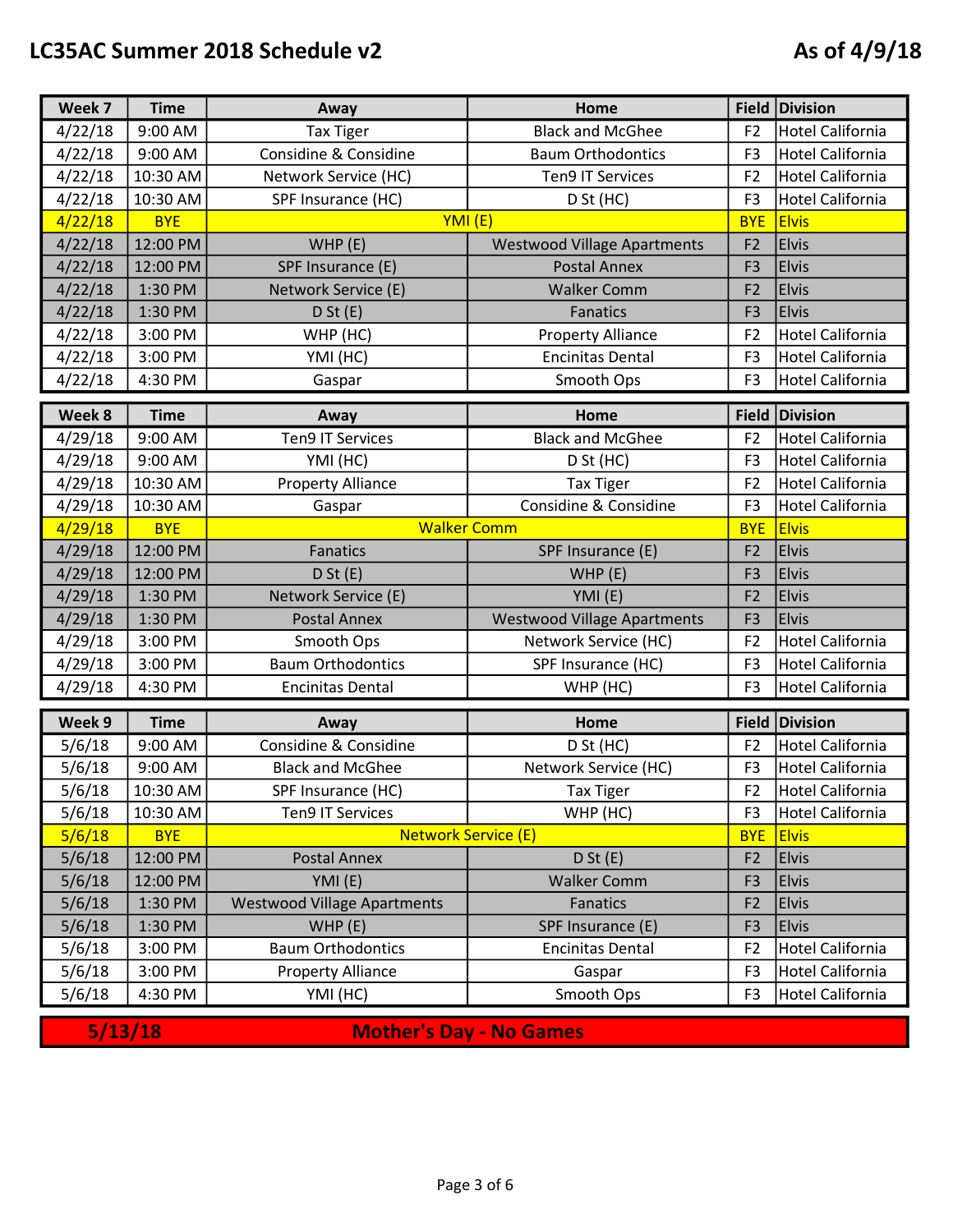| <b>Week 10</b> | <b>Time</b> | Away                               | Home                     |                | Field Division          |
|----------------|-------------|------------------------------------|--------------------------|----------------|-------------------------|
| 5/20/18        | 9:00 AM     | D St (HC)                          | <b>Baum Orthodontics</b> | F <sub>2</sub> | Hotel California        |
| 5/20/18        | 9:00 AM     | <b>Tax Tiger</b>                   | <b>Ten9 IT Services</b>  | F <sub>3</sub> | <b>Hotel California</b> |
| 5/20/18        | 10:30 AM    | Considine & Considine              | YMI (HC)                 | F <sub>2</sub> | <b>Hotel California</b> |
| 5/20/18        | 10:30 AM    | Network Service (HC)               | <b>Property Alliance</b> | F3             | Hotel California        |
| 5/20/18        | <b>BYE</b>  | <b>Westwood Village Apartments</b> |                          | <b>BYE</b>     | <b>Elvis</b>            |
| 5/20/18        | 12:00 PM    | <b>Postal Annex</b>                | YMI (E)                  | F <sub>2</sub> | <b>Elvis</b>            |
| 5/20/18        | 12:00 PM    | Network Service (E)                | WHP(E)                   | F <sub>3</sub> | <b>Elvis</b>            |
| 5/20/18        | 1:30 PM     | SPF Insurance (E)                  | D St(E)                  | F <sub>2</sub> | <b>Elvis</b>            |
| 5/20/18        | 1:30 PM     | Fanatics                           | <b>Walker Comm</b>       | F <sub>3</sub> | <b>Elvis</b>            |
| 5/20/18        | 3:00 PM     | SPF Insurance (HC)                 | <b>Black and McGhee</b>  | F <sub>2</sub> | Hotel California        |
| 5/20/18        | 3:00 PM     | Smooth Ops                         | WHP (HC)                 | F <sub>3</sub> | <b>Hotel California</b> |
| 5/20/18        | 4:30 PM     | <b>Encinitas Dental</b>            | Gaspar                   | F3             | Hotel California        |
|                |             |                                    |                          |                |                         |

5/27/18 Memorial Day - No Games

| Week 11            | <b>Time</b>         | Away                               | Home                                       |                              | Field Division               |
|--------------------|---------------------|------------------------------------|--------------------------------------------|------------------------------|------------------------------|
| 6/3/18             | 9:00 AM             | Smooth Ops                         | <b>Property Alliance</b>                   | F <sub>2</sub>               | <b>Hotel California</b>      |
| 6/3/18             | 9:00 AM             | WHP (HC)                           | YMI (HC)                                   | F <sub>3</sub>               | <b>Hotel California</b>      |
| 6/3/18             | 10:30 AM            | <b>Encinitas Dental</b>            | <b>Ten9 IT Services</b>                    | F <sub>2</sub>               | <b>Hotel California</b>      |
| 6/3/18             | 10:30 AM            | Network Service (HC)               | <b>Baum Orthodontics</b>                   | F <sub>3</sub>               | <b>Hotel California</b>      |
| 6/3/18             | <b>BYE</b>          | D St(E)                            |                                            | <b>BYE</b>                   | <b>Elvis</b>                 |
| 6/3/18             | 12:00 PM            | WHP (E)                            | YMI (E)                                    | F <sub>2</sub>               | <b>Elvis</b>                 |
| 6/3/18             | 12:00 PM            | <b>Walker Comm</b>                 | <b>Postal Annex</b>                        | F <sub>3</sub>               | <b>Elvis</b>                 |
| 6/3/18             | 1:30 PM             | SPF Insurance (E)                  | <b>Westwood Village Apartments</b>         | F <sub>2</sub>               | <b>Elvis</b>                 |
| 6/3/18             | 1:30 PM             | Network Service (E)                | Fanatics                                   | F <sub>3</sub>               | <b>Elvis</b>                 |
| 6/3/18             | 3:00 PM             | Gaspar                             | SPF Insurance (HC)                         | F <sub>2</sub>               | <b>Hotel California</b>      |
| 6/3/18             | 3:00 PM             | <b>Tax Tiger</b>                   | D St (HC)                                  | F <sub>3</sub>               | <b>Hotel California</b>      |
| 6/3/18             | 4:30 PM             | <b>Black and McGhee</b>            | Considine & Considine                      | F <sub>3</sub>               | <b>Hotel California</b>      |
|                    |                     |                                    |                                            |                              |                              |
|                    |                     |                                    |                                            |                              |                              |
| Week 12            | <b>Time</b>         | Away                               | Home                                       |                              | Field Division               |
| 6/10/18            | 9:00 AM             | WHP (HC)                           | Network Service (HC)                       | F <sub>2</sub>               | <b>Hotel California</b>      |
| 6/10/18            | 9:00 AM             | SPF Insurance (HC)                 | <b>Encinitas Dental</b>                    | F <sub>3</sub>               | <b>Hotel California</b>      |
| 6/10/18            | 10:30 AM            | <b>Black and McGhee</b>            | YMI (HC)                                   | F <sub>2</sub>               | <b>Hotel California</b>      |
| 6/10/18            | 10:30 AM            | Considine & Considine              | Smooth Ops                                 | F <sub>3</sub>               | <b>Hotel California</b>      |
| 6/10/18            | <b>BYE</b>          | <b>Walker Comm</b>                 | <b>Fanatics</b>                            | <b>BYE</b><br>F <sub>2</sub> | <b>Elvis</b>                 |
| 6/10/18            | 12:00 PM            | SPF Insurance (E)                  |                                            | F <sub>3</sub>               | <b>Elvis</b><br><b>Elvis</b> |
| 6/10/18            | 12:00 PM<br>1:30 PM | WHP (E)                            | D St(E)                                    | F <sub>2</sub>               | <b>Elvis</b>                 |
| 6/10/18            | 1:30 PM             | YMI (E)                            | Network Service (E)<br><b>Postal Annex</b> | F <sub>3</sub>               | <b>Elvis</b>                 |
| 6/10/18<br>6/10/18 | 3:00 PM             | <b>Westwood Village Apartments</b> | Gaspar                                     | F <sub>2</sub>               | <b>Hotel California</b>      |
| 6/10/18            | 3:00 PM             | <b>Tax Tiger</b><br>D St (HC)      | <b>Property Alliance</b>                   | F <sub>3</sub>               | <b>Hotel California</b>      |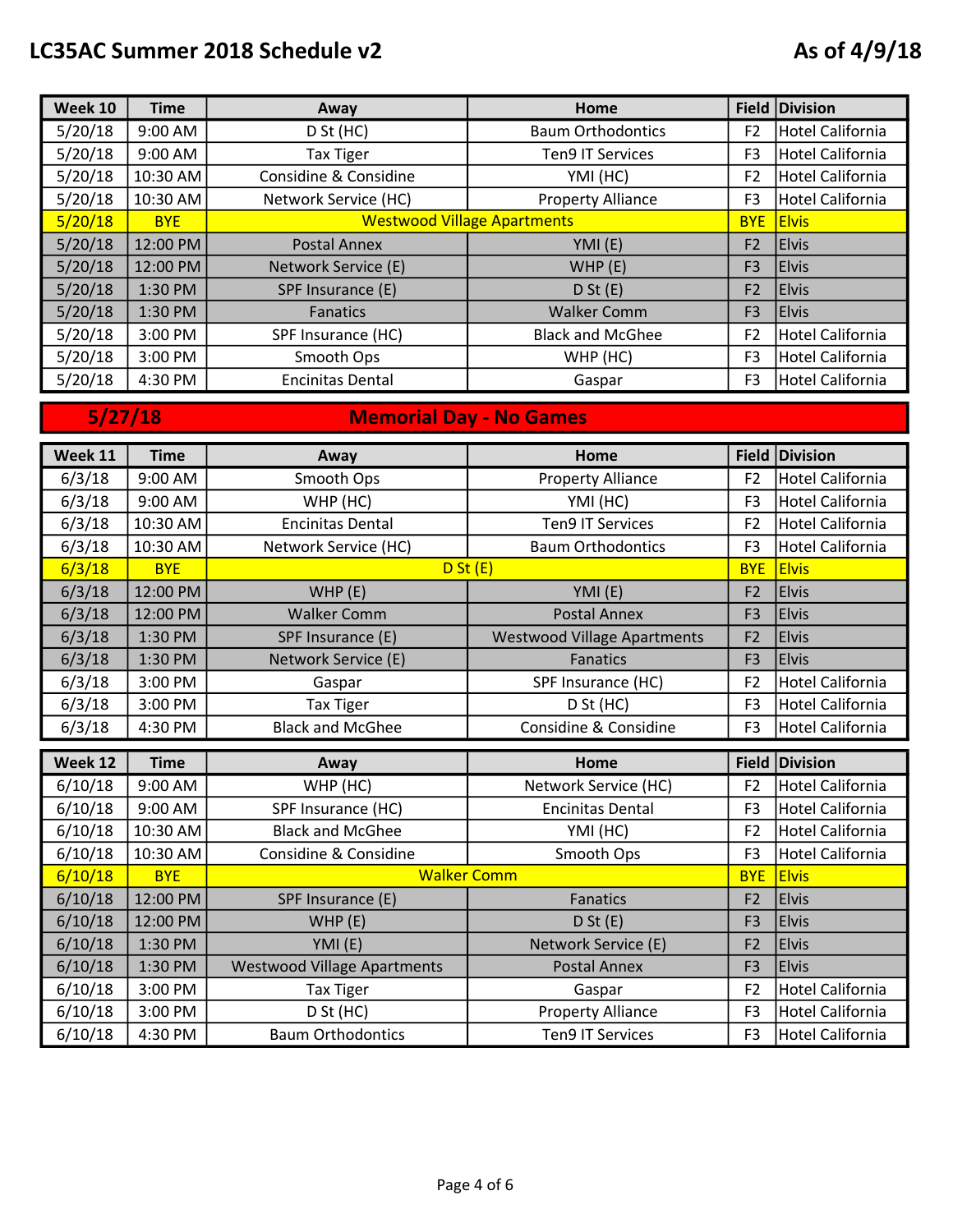|                    | <b>Father's Day</b>    |                                                 |                                    |                              |                                         |  |
|--------------------|------------------------|-------------------------------------------------|------------------------------------|------------------------------|-----------------------------------------|--|
| Week 13            | <b>Time</b>            | Away                                            | Home                               |                              | Field Division                          |  |
| 6/17/18            | 9:00 AM                | SPF Insurance (HC)                              | Network Service (HC)               | F <sub>2</sub>               | <b>Hotel California</b>                 |  |
| 6/17/18            | 9:00 AM                | WHP (HC)                                        | <b>Tax Tiger</b>                   | F <sub>3</sub>               | <b>Hotel California</b>                 |  |
| 6/17/18            | 10:30 AM               | D St (HC)                                       | Smooth Ops                         | F <sub>2</sub>               | <b>Hotel California</b>                 |  |
| 6/17/18            | 10:30 AM               | <b>Ten9 IT Services</b>                         | YMI (HC)                           | F <sub>3</sub>               | <b>Hotel California</b>                 |  |
| 6/17/18            | <b>BYE</b>             | <b>Fanatics</b>                                 |                                    | <b>BYE</b>                   | <b>Elvis</b>                            |  |
| 6/17/18            | 12:00 PM               | D St(E)                                         | <b>Walker Comm</b>                 | F <sub>2</sub>               | <b>Elvis</b>                            |  |
| 6/17/18            | 12:00 PM               | YMI (E)                                         | <b>Westwood Village Apartments</b> | F <sub>3</sub>               | <b>Elvis</b>                            |  |
| 6/17/18            | 1:30 PM                | <b>Postal Annex</b>                             | WHP(E)                             | F <sub>2</sub>               | <b>Elvis</b>                            |  |
| 6/17/18            | 1:30 PM                | Network Service (E)                             | SPF Insurance (E)                  | F <sub>3</sub>               | <b>Elvis</b>                            |  |
| 6/17/18            | 3:00 PM                | Considine & Considine                           | <b>Encinitas Dental</b>            | F <sub>2</sub>               | <b>Hotel California</b>                 |  |
| 6/17/18            | 3:00 PM                | <b>Black and McGhee</b>                         | Gaspar                             | F <sub>3</sub>               | <b>Hotel California</b>                 |  |
| 6/17/18            | 4:30 PM                | <b>Baum Orthodontics</b>                        | <b>Property Alliance</b>           | F <sub>3</sub>               | <b>Hotel California</b>                 |  |
|                    |                        |                                                 |                                    |                              |                                         |  |
|                    |                        |                                                 |                                    |                              |                                         |  |
| Week 14            | <b>Time</b>            | Away                                            | Home                               |                              | Field Division                          |  |
| 6/24/18            | 9:00 AM                | <b>Black and McGhee</b>                         | <b>Property Alliance</b>           | F <sub>2</sub>               | <b>Hotel California</b>                 |  |
| 6/24/18            | 9:00 AM                | Considine & Considine                           | SPF Insurance (HC)                 | F <sub>3</sub>               | <b>Hotel California</b>                 |  |
| 6/24/18            | 10:30 AM               | <b>Encinitas Dental</b>                         | Network Service (HC)               | F <sub>2</sub>               | <b>Hotel California</b>                 |  |
| 6/24/18            | 10:30 AM<br><b>BYE</b> | <b>Baum Orthodontics</b>                        | YMI (HC)                           | F <sub>3</sub><br><b>BYE</b> | <b>Hotel California</b><br><b>Elvis</b> |  |
| 6/24/18            | 12:00 PM               | <b>SPF Insurance (E)</b><br><b>Postal Annex</b> | Network Service (E)                | F <sub>2</sub>               | <b>Elvis</b>                            |  |
| 6/24/18<br>6/24/18 | 12:00 PM               | YMI(E)                                          | <b>Fanatics</b>                    | F <sub>3</sub>               | <b>Elvis</b>                            |  |
|                    | 1:30 PM                | <b>Walker Comm</b>                              | WHP (E)                            | F <sub>2</sub>               | <b>Elvis</b>                            |  |
| 6/24/18<br>6/24/18 | 1:30 PM                | D St(E)                                         | <b>Westwood Village Apartments</b> | F <sub>3</sub>               | <b>Elvis</b>                            |  |
| 6/24/18            | 3:00 PM                | D St (HC)                                       | Gaspar                             | F <sub>2</sub>               | <b>Hotel California</b>                 |  |
| 6/24/18            | 3:00 PM                | <b>Ten9 IT Services</b>                         | Smooth Ops                         | F <sub>3</sub>               | <b>Hotel California</b>                 |  |

7/1/18

4th of July Games - HR Derby, Skills, Football